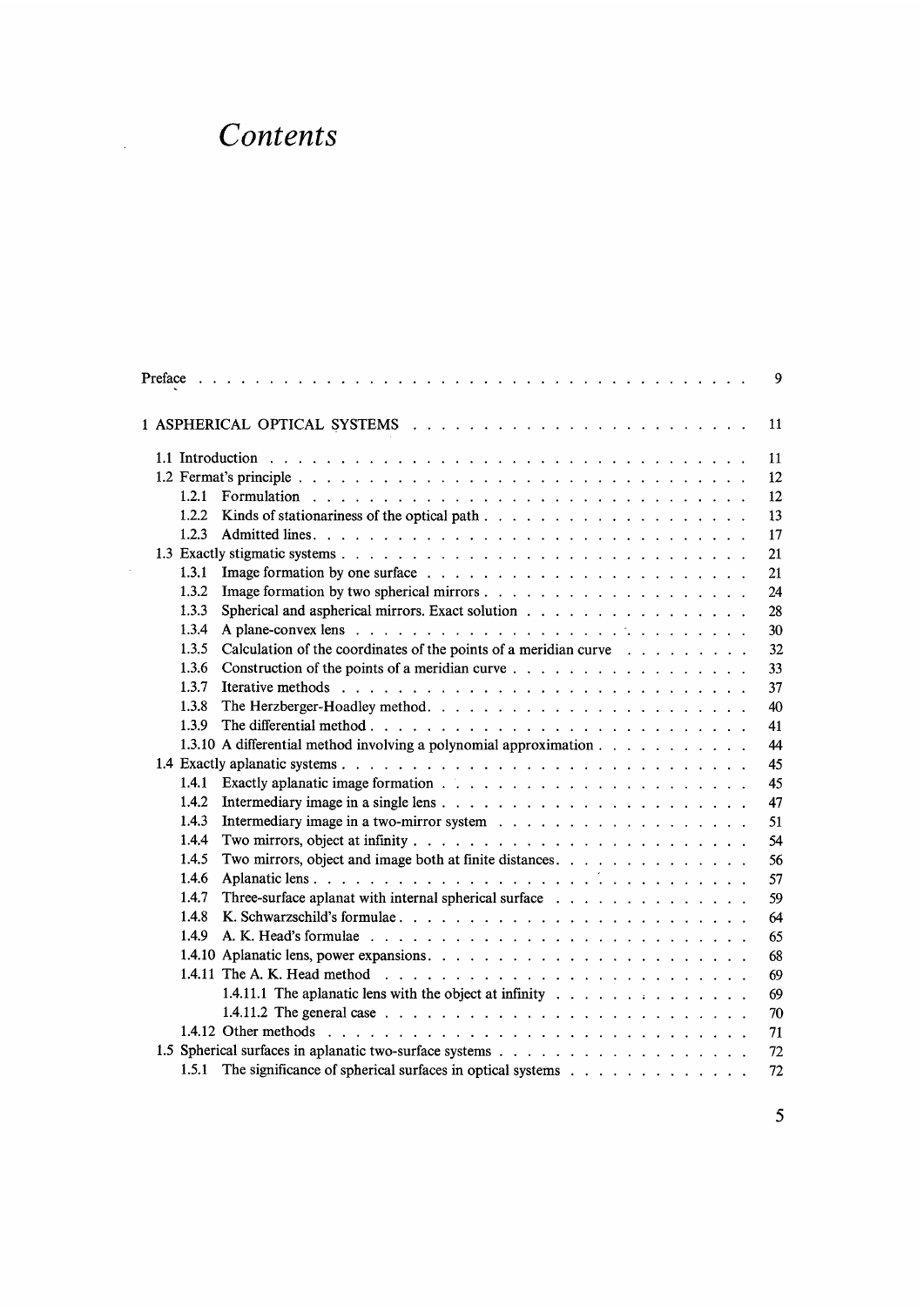| 1.5.2 | The first mirror a spherical one, object at infinity $\ldots$ , $\ldots$ , $\ldots$ , $\ldots$                                 | 73  |
|-------|--------------------------------------------------------------------------------------------------------------------------------|-----|
| 1.5.3 | The second mirror a spherical one, object at infinity.                                                                         | 75  |
| 1.5.4 | One mirror spherical, object and image at a finite distance                                                                    | 79  |
| 1.5.5 |                                                                                                                                | 89  |
| 1.5.6 | Lens, second surface spherical, object at infinity.                                                                            | 91  |
|       |                                                                                                                                | 95  |
| 1.6.1 |                                                                                                                                | 95  |
| 1.6.2 |                                                                                                                                | 95  |
| 1.6.3 | Relations of quantities in an aplanatic system $\ldots$ , , , ,                                                                | 97  |
| 1.6.4 | Aplanatic system of two mirrors, object at infinity                                                                            | 98  |
| 1.6.5 |                                                                                                                                | 102 |
| 1.6.6 | Two-mirror aplanatic system, object at a finite distance $\ldots$ ,                                                            | 104 |
| 1.6.7 | Joint aplanatic system of two mirrors, object at a finite distance.                                                            | 108 |
| 1.6.8 | Central obstruction in joint two-mirror systems                                                                                | 109 |
|       |                                                                                                                                | 110 |
|       | 1.6.8.2                                                                                                                        | 111 |
| 1.6.9 | Central obstruction in nucleic two-mirror systems                                                                              | 115 |
|       | 1.6.9.1                                                                                                                        | 116 |
|       | 1.6.9.2                                                                                                                        | 116 |
|       |                                                                                                                                | 117 |
| 1.7.1 | Methods of numerical computation of the shape of surfaces                                                                      | 117 |
| 1.7.2 | Method of approximating the solution of a differential equation                                                                | 121 |
|       | 1.7.2.1                                                                                                                        | 122 |
| 1.7.3 |                                                                                                                                | 125 |
| 1.7.4 | The point of intersection of a tangential ray with an aspherical surface                                                       | 127 |
|       | 1.7.4.1                                                                                                                        | 127 |
|       |                                                                                                                                | 127 |
| 1.7.5 |                                                                                                                                | 128 |
|       | 1.7.5.1                                                                                                                        | 128 |
|       | The meridian curve is approximately circular $\ldots$ $\ldots$ $\ldots$ $\ldots$ $\ldots$<br>1.7.5.2                           | 128 |
| 1.7.6 |                                                                                                                                | 129 |
|       | 1.8 Astigmatism<br>المتعارف المتعارف المتعارض المتعارض المتعارض المتعارف المتعارض المتعارض المتعارف المتعارض المتعارض المتعارض | 130 |
| 1.8.1 |                                                                                                                                | 130 |
| 1.8.2 | Spherical mirror with a stop. $\ldots$ $\ldots$ $\ldots$ $\ldots$ $\ldots$ $\ldots$ $\ldots$ $\ldots$ $\ldots$                 | 130 |
| 1.8.3 |                                                                                                                                | 132 |
| 1.8.4 |                                                                                                                                | 133 |
| 1.8.5 |                                                                                                                                | 135 |
|       |                                                                                                                                | 135 |
| 1.9.1 |                                                                                                                                | 135 |
| 1.9.2 |                                                                                                                                | 136 |
| 1.9.3 |                                                                                                                                | 138 |
|       |                                                                                                                                | 140 |
|       |                                                                                                                                | 142 |
|       |                                                                                                                                |     |
|       | 2 REFLECTING MICROSCOPE OBJECTIVES                                                                                             | 145 |
|       |                                                                                                                                |     |
|       |                                                                                                                                | 145 |
|       |                                                                                                                                | 146 |
|       |                                                                                                                                | 147 |